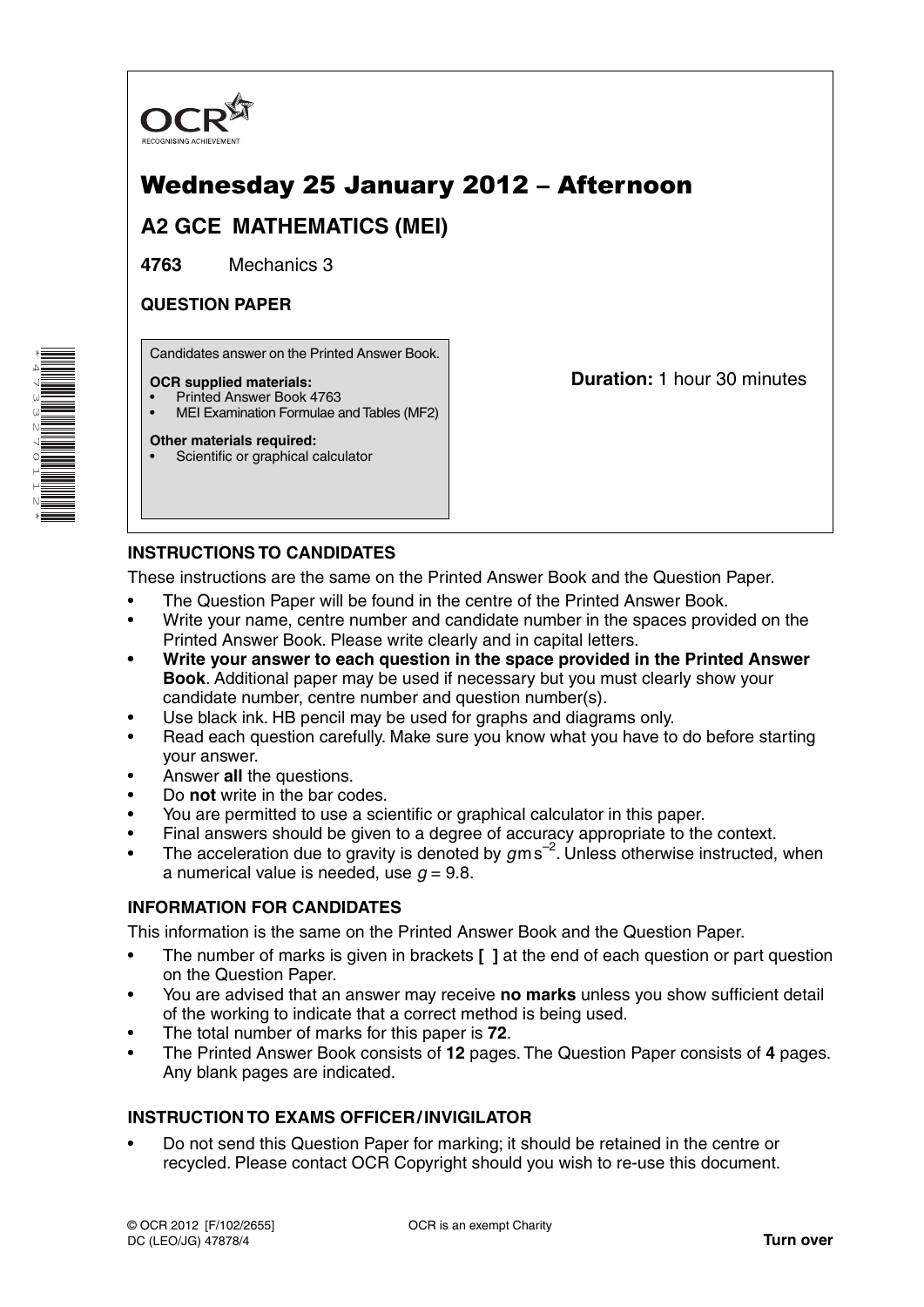**1** The surface tension of a liquid enables a metal needle to be at rest on the surface of the liquid. The greatest mass *m* of a needle of length *a* which can be supported in this way by a liquid of surface tension *S* is given by

$$
m = \frac{2Sa}{g}
$$

where *g* is the acceleration due to gravity.

**(i)** Show that the dimensions of surface tension are MT<sup> $-2$ </sup>. . **[3]**

The surface tension of water is 0.073 when expressed in SI units (based on kilograms, metres and seconds).

 **(ii)** Find the surface tension of water when expressed in a system of units based on grams, centimetres and minutes. **[3]**

Liquid will rise up a capillary tube to a height *h* given by  $h = \frac{2S}{\sigma}$  $\frac{25}{\rho gr}$ , where  $\rho$  is the density of the liquid and *r* is the radius of the capillary tube.

- (iii) Show that the equation  $h = \frac{2S}{\rho gr}$  is dimensionally consistent. [3]
	- **(iv)** Find the radius of a capillary tube in which water will rise to a height of 25 cm. (The density of water is 1000 in SI units.) **[2]**

When liquid is poured onto a horizontal surface, it forms puddles of depth *d*. You are given that  $d = kS^{\alpha} \rho^{\beta} g^{\gamma}$ where *k* is a dimensionless constant.

**(v)** Use dimensional analysis to find  $\alpha$ ,  $\beta$  and  $\gamma$ . **[4] [4]** 

Water forms puddles of depth 0.44 cm. Mercury has surface tension 0.487 and density 13 500 in SI units.

 **(vi)** Find the depth of puddles formed by mercury on a horizontal surface. **[3]**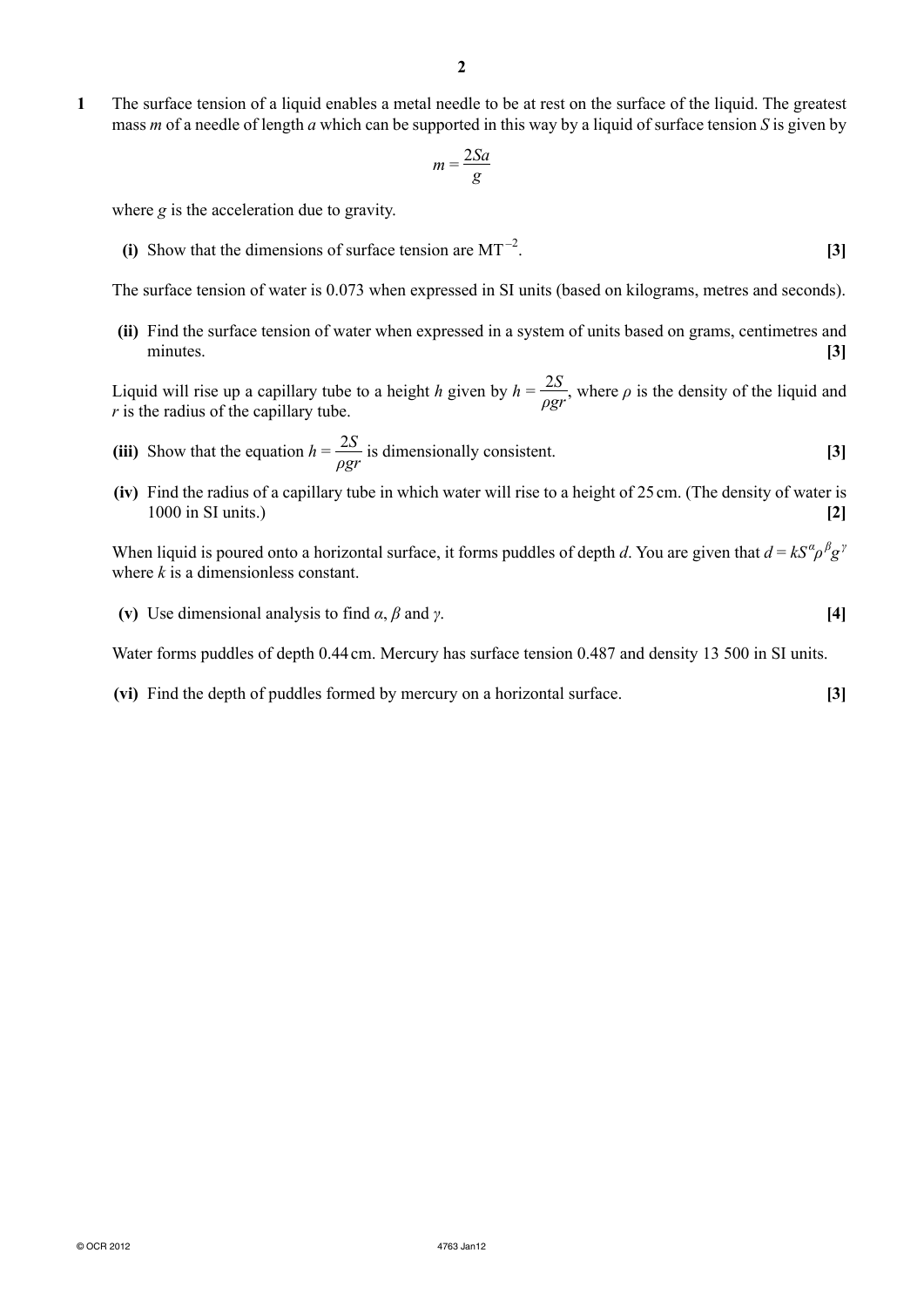**2** A light inextensible string of length 5 m has one end attached to a fixed point A and the other end attached to a particle P of mass 0.72 kg.

At first, P is moving in a vertical circle with centre A and radius 5 m. When P is at the highest point of the circle it has speed  $10 \text{ m s}^{-1}$ .

**(i)** Find the tension in the string when the speed of P is  $15 \text{ ms}^{-1}$ . . **[5]**

The particle P now moves at constant speed in a horizontal circle with radius 1.4 m and centre at the point C which is 4.8 m vertically below A.

- **(ii)** Find the tension in the string. **[3]**
- **(iii)** Find the time taken for P to make one complete revolution. **[4]**

Another light inextensible string, also of length 5 m, now has one end attached to P and the other end attached to the fixed point B which is 9.6 m vertically below A. The particle P then moves with constant speed  $7 \text{ m s}^{-1}$  in the circle with centre C and radius 1.4 m, as shown in Fig. 2.



**Fig. 2**

 **(iv)** Find the tension in the string PA and the tension in the string PB. **[6]**